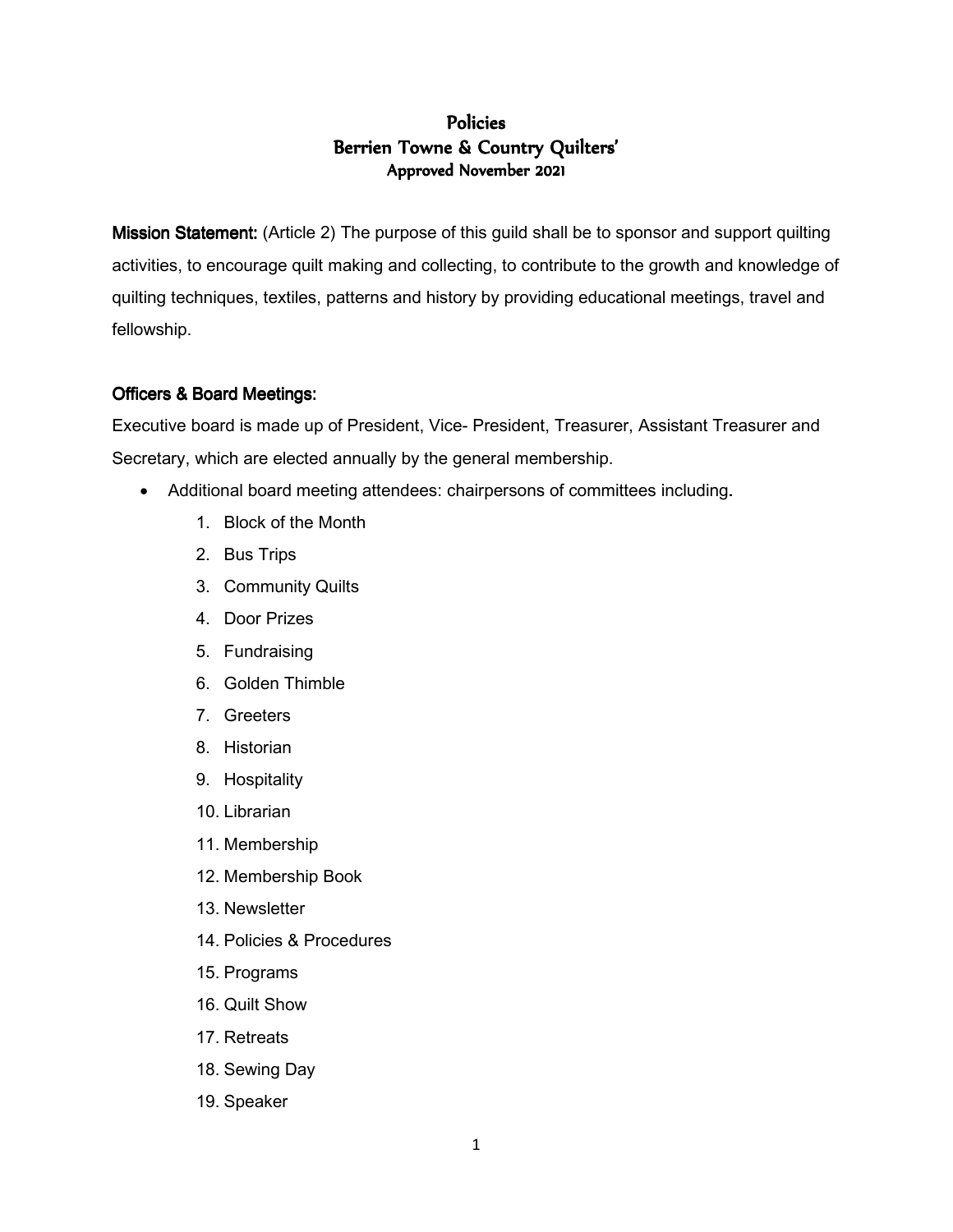- 20. Sunshine and Shadow
- 21. Vendors
- 22. Website
- All officers and committee chairpersons may vote during board meetings. If there are multiple chairpersons, all may vote.
- All board meetings are open to the membership of the guild, but general membership can't vote at board meetings.
- The board meets at least four times a year as determined by the President. New officers and committee chairs take office January 1.
- Committee chairs are appointed by the Executive Board. Committee members are recruited by the chairs and do not have to be approved.
- A member may serve on more than one position on the board, but may only have one vote.
- Any contract made for the Berrien Town and Country Quilters must be signed by the chairperson of the event and cosigned by an Executive officer of the board.
- Copies of all contracts are to be given to the President and the Treasurer per the Articles of Association.

# President:

- The President is an Ex Officio member of all committees. The President serves as the guild's main spokesperson. Nothing concerning the guild is to be planned without notifying the President first.
- The President runs the business portion of every monthly guild meeting.
- The President holds executive board meetings as needed.
- The President holds board meetings at least 4 times during the year.
- In the event of a dispute of any kind, the President will confer with the Executive Board, and together they will make the final decision.
- The President, working with the treasurer and the board members, formulates a budget for the year to present to the general membership for final approval.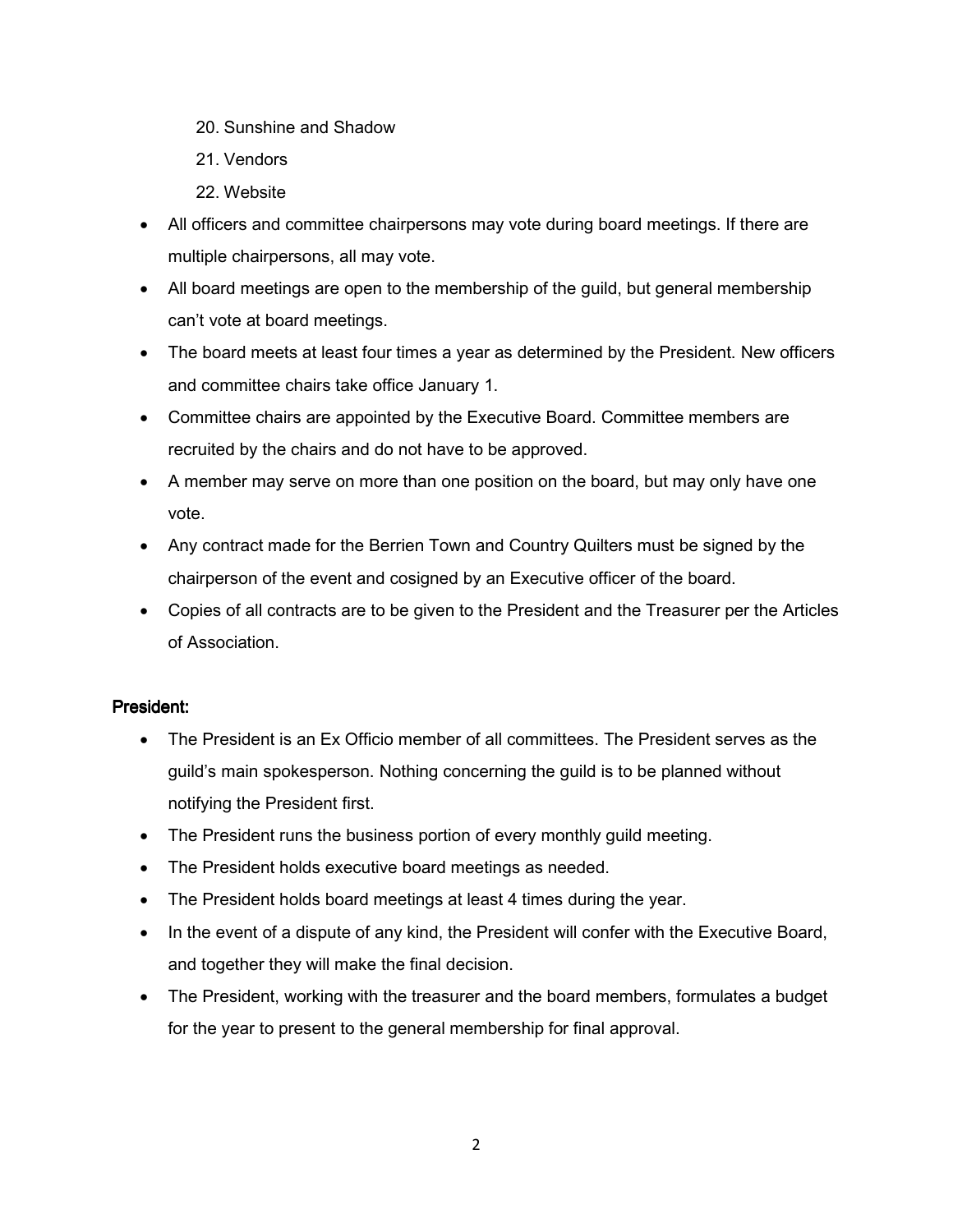### Vice-President:

- The Vice-President serves as a liaison to the Program Committee. The Vice-President may choose to serve as a working member on the committee, but the responsibilities as Vice-president must come first.
- The Vice-President is responsible for assembling a nominating committee and presenting a slate of officers to the general membership at the September meeting and runs the elections at the October meeting.
- In the event that the President is unable to chair an event, the Vice-President serves in the President's place. In the event that the President is unable to continue the term of office, the Vice-President completes the term.
- The Vice-President is responsible for maintaining a listing of member participation based on reports from committee chairpersons.
- The Vice-President attends the Executive Board meetings and takes on projects as assigned by the President (i.e.: show & tell).

### Treasurer:

- The Treasurer takes care of all money matters for the guild.
- The Treasurer, working with the President, takes care of all legal papers for non-profit status.
- The Treasurer, working with the President and other board members, formulates a budget for the program year, which must be approved by both the board and the general membership.
- The Treasurer shall share the cash flow report at board meetings. Committees must conform to the budget that was approved by the board and general membership.
- The Treasurer attends the Executive Board meetings and takes on projects as assigned by the President.
- Reimbursements can be made after the Treasurer has reconciled the expenses in the committee's budget. If the committee is over budget, they will NOT be reimbursed without board approval.
- The Treasurer presents all bank reports to the President.
- The Treasurer submits a report each month to be printed in the newsletter.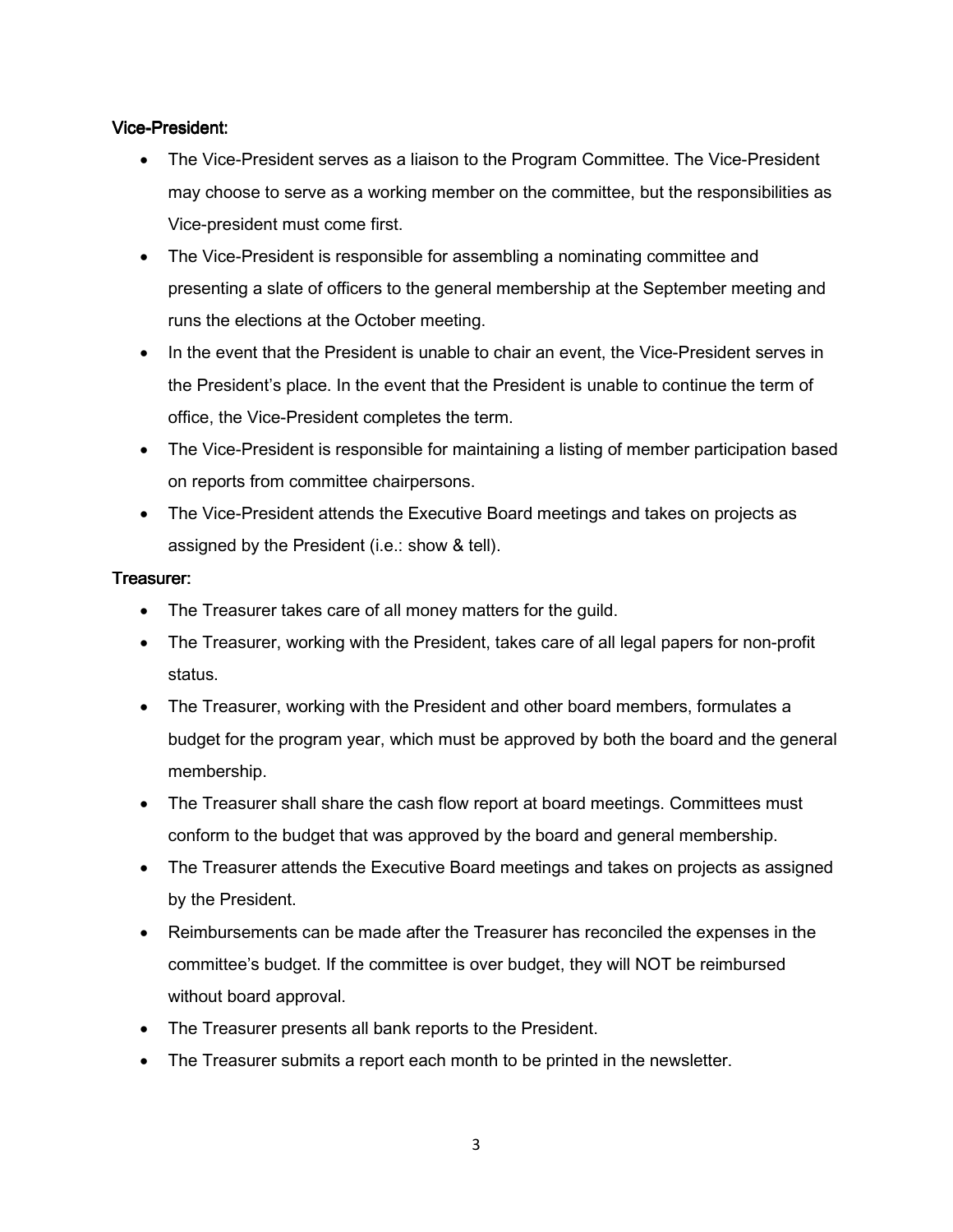## **Assistant Treasurer:**

• The Assistant Treasurer serves one year in training under the Treasurer. The Assistant Treasurer is a voting member of the Executive Board.

## Secretary:

- The Secretary takes minutes at all guild and board meetings and submits them to the newsletter chairperson to be printed in the next newsletter.
- The Secretary attends the Executive Board meetings and takes on projects as assigned by the President.

## General Membership Information:

### **Dues**

- Dues will be determined by the board and announced at the October meeting. Dues may change from year to year. Dues will be the same for all members, with the following exceptions:
	- 1. Life members do not pay dues.
	- 2. Junior members (up to age 18) pay a reduced rate.
	- 3. Membership fee of 1/2 price for new members only when joining in August through December.
- Membership dues must be paid by the first meeting of the program year to be included in the membership binder.

### Financials: Financials:

- Each year's budget must be approved by the board, and then presented to the general membership for approval at the February meeting
- Each year the board will designate \$1,250 for a dedicated fund within Speakers, to be used ONLY to retain FUTURE speakers.
- All budget line items, which are not spent by the end of the year, will zero out and start over the next program year.
- Expenditures over \$50, that are not a budgeted item, must be approved by at least two officers. The books shall be reconciled by past and present Treasurers at the end of each program year. The report will be available to members upon request.
- The Treasurer shall secure an audit to support the Guild's record keeping practices. The audit may be conducted by 2 members at large or an independent auditor.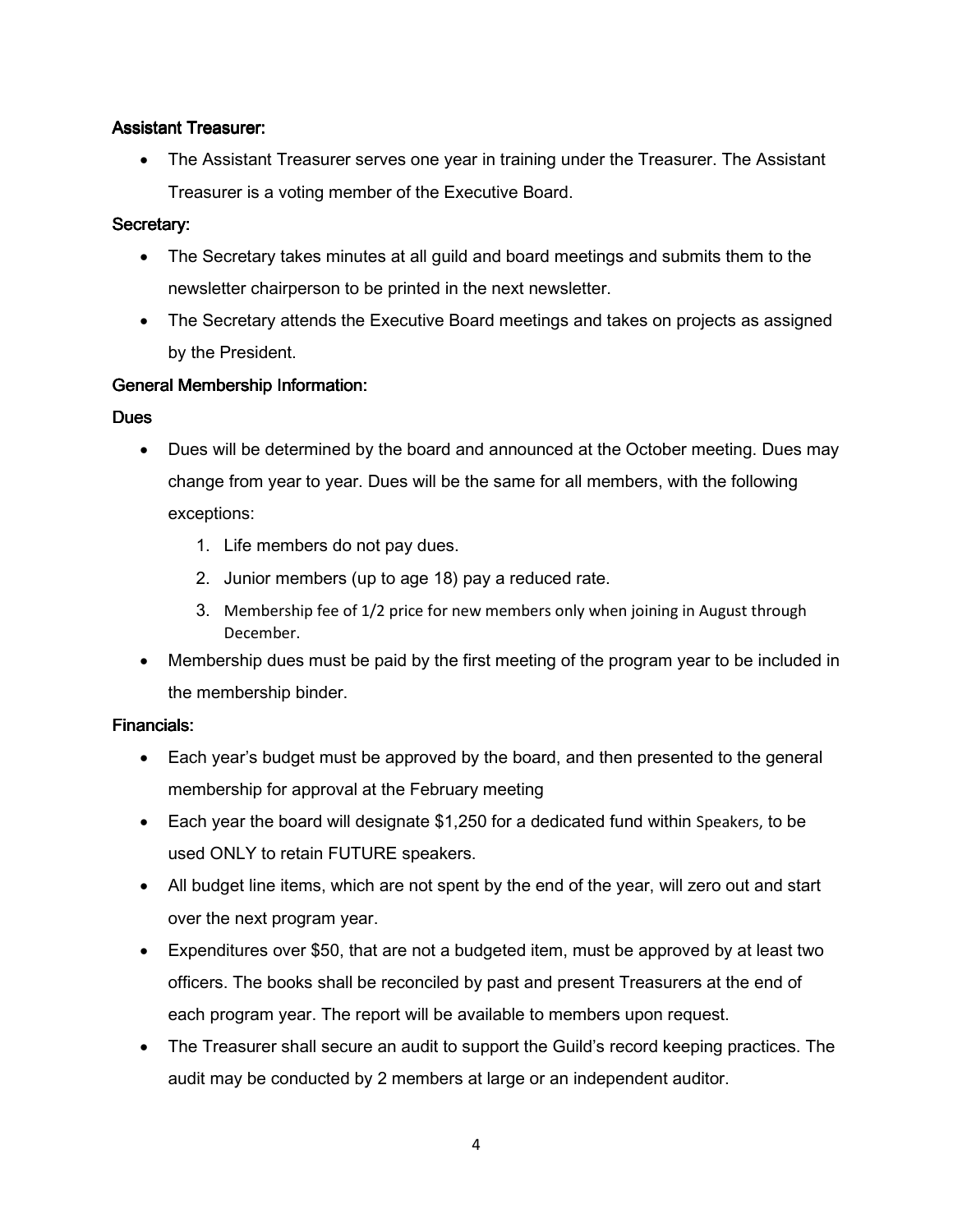- All chairpersons/officers are responsible for storing records for their position. They are also responsible for passing on the records to a new chairperson/officer.
- Signing contracts are to be signed by one committee person and one executive board member.
- Donations are accepted from non-members for attendance at any meeting.
- All cash transactions over \$25 will have a triple receipt. One copy of the receipt will be given to the treasurer, the second copy to the payee and the third copy kept with chairpersons.
- All monies are to be turned in to the treasurer within 30 days of receipt.
- Participants will pay the same amount to attend a guild function. (Ex; Retreat, speaker workshop, etc.)

### Refund policy for all self-funded events:

- Registration fees are non- refundable, however registration is transferable to another attendee for the same event.
- When extenuating circumstances arise, each case will be reviewed by the Executive Board for possible approval of partial refund.
- Self-funded events include bus trips, retreats, sewing days, speaker workshops.

### Membership:

- Meetings are held the second Thursday of the month, February through November. There are no meetings held during the months of December and January.
- Social time at meetings begins at 6:30 p.m., business meeting at 7 p.m.
- Every member is encouraged to wear a nametag to the monthly meetings.
- Members who have businesses and/or teach classes may distribute notices, flyers, class lists and other materials at a designated area at the monthly meeting. Meeting time and show & tell can't be used for advertising.
- The mailing/e-mail list is for use by our members and their businesses only. It may not be sold or used by non-members.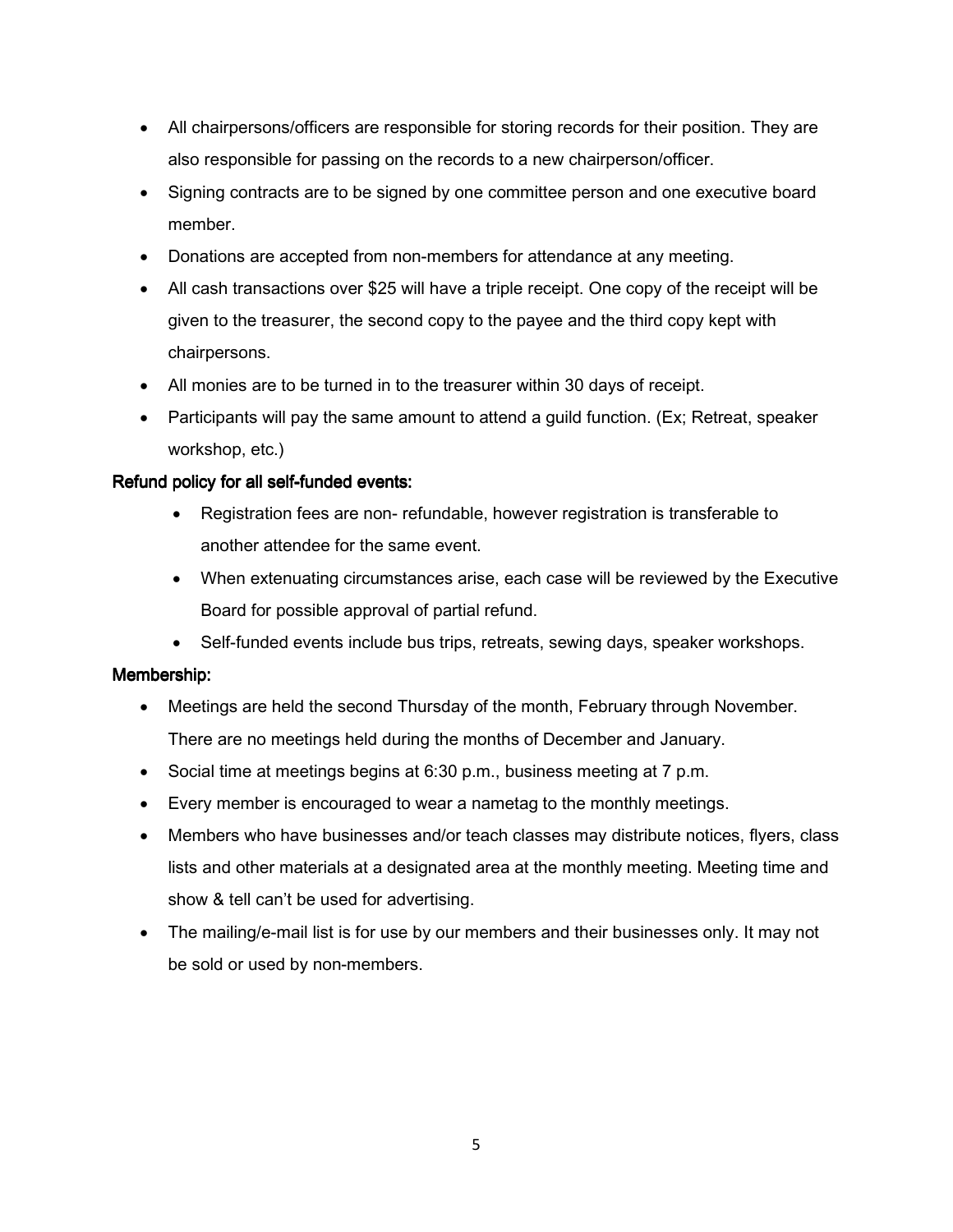## Membership Binder:

- Every member receives a membership binder when a member first joins the guild. The binder includes: a listing of members, the Articles of Association, Policies and Procedures, and Quilt Show information (even numbered years).
- Members will receive updated inserts for the pages that change each year, but they will not receive a new binder.

### Committee Activities:

- Retiring committee chairpersons will pass on reports and ideas to future chairpersons.
- All chairpersons will keep records of all expenses and stay within their budget. They may not go over budget without board approval.
- Each chairperson keeps records of committee membership and gives this information to the Vice-President at the first board meeting.
- Quarterly expenditure reports should be submitted to the Treasurer for all self-funded events Ex; Bus Trips, Retreats, Workshops, etc.
- The Executive Board members shall not be expected to chair any committees.
- A guild member shall not chair more than 2 committees.
- The term limit on chairman (or co-chair) positions shall be three years as determined by vote of the membership. If no person desires to take over the position of chairmanship for a committee and the current chair is willing to continue, the board shall have the authority to approve a 2 year extension no more than 2 times.

### Block of the Month:

• Chairperson to determine guidelines for the current year Block of the Month and include it in the newsletter and on the web site. \*Chairperson to show examples of the blocks at the guild meetings and

provide directions in the newsletter and on the web site.

- A member may only win ONE time during a program year, but to be fair, should continue making blocks for the drawing after she wins.
- Only guild members may participate in the Block of the Month drawings.
- Block of the Month may be suspended at any time with approval by the board for lack of participation.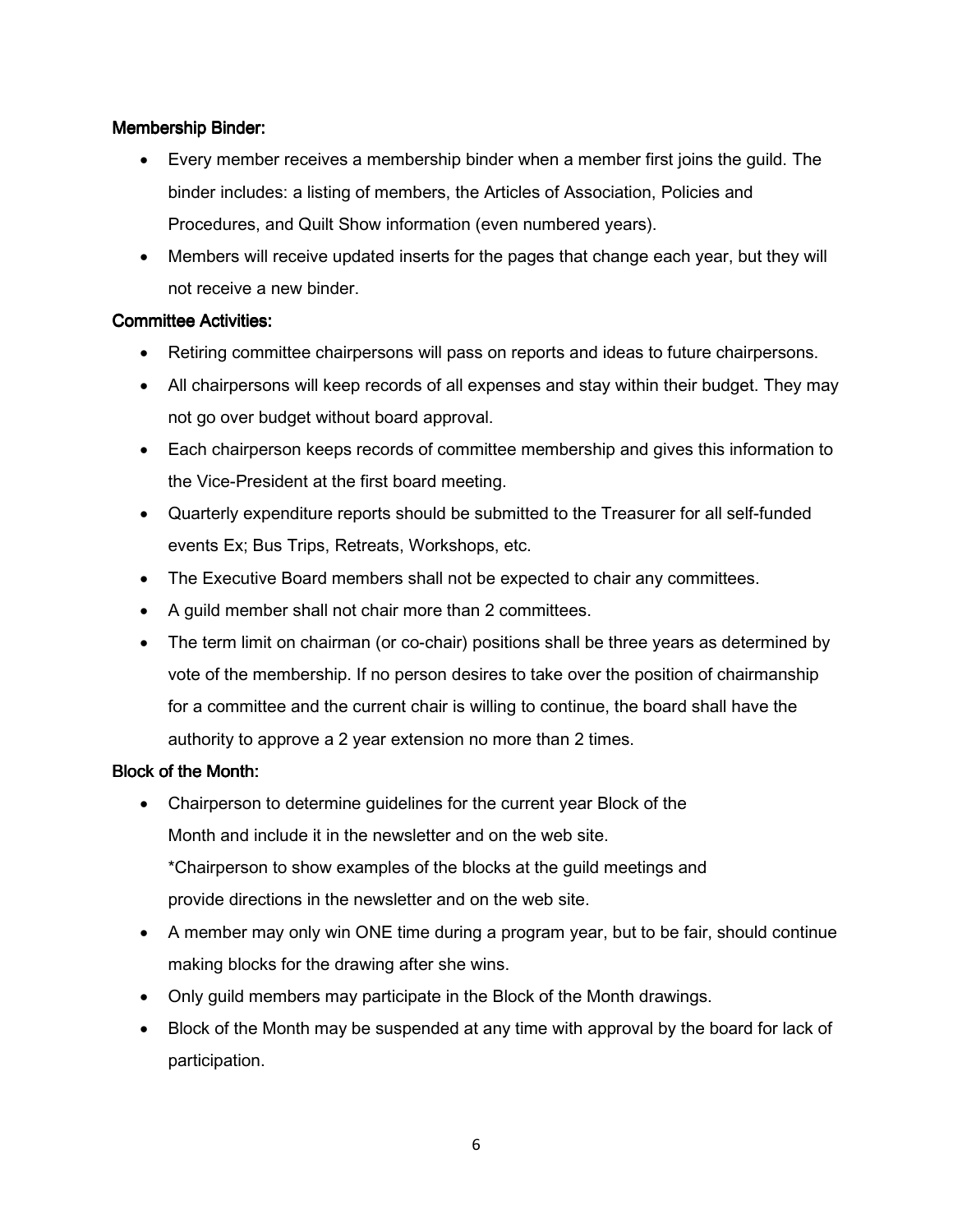## **Bus Trips:**

- Chairperson to contact, research and arrange these trips.
- Decide on event Ex; Grand Rapids AQS show and/or the Chicago International Quilt Show, a shop hop, Paducah.
- Book Charter bus
- Promote event
- Coordinate signups and collect money for trip.

### Community Quilts:

- Any projects done in the name of the guild for charity purposes must be coordinated through the Community Quilts Chairpersons.
- All proposals for charity projects must be approved by the board.
- All Community Quilts projects must be reported to the general membership and in the newsletter so everyone who wishes may participate and there are no time conflicts with other events.

#### Door Prizes:

- Door Prize Chairperson supplies door prizes for each monthly meeting.
- Each member may only win ONE door prize each program year. This is done on an honor system. Door Prize Chair doesn't keep track of who has won.
- Any person attending the guild meeting who has registered to win or purchased a raffle ticket is eligible to be a winner. The person need not be a member.

### Fundraising:

- Fundraising Chairpersons oversee all fundraising for the guild, except dues and the production of the Quilt Show raffle quilt.
- Income from the monthly basket will go directly into the future speaker fund.
- The Raffle Ticket Chairperson is a member of the Fundraising Committee and is responsible for promoting the raffle quilt by arranging for ticket sales and display venues.
- Fundraising Chairpersons are responsible to submit ideas to the board for approval and overseeing the completion of projects.

### Raffle Quilt:

- 1. Frequency of the raffle quilt is determined by the board.
- 2. At least 2 people should be Coordinators of the Raffle Quilt.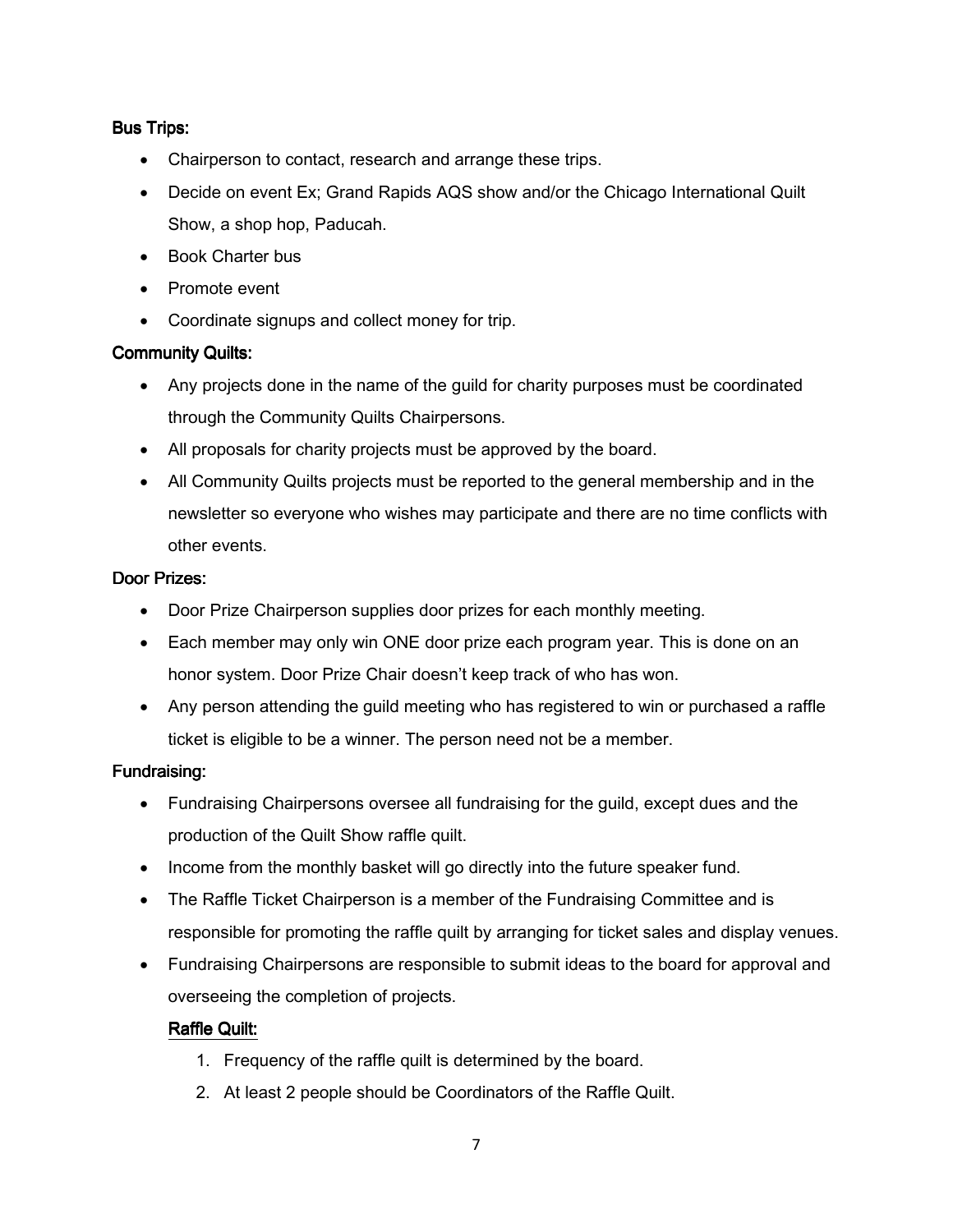- 3. Members wishing to make a raffle quilt must submit a written proposal to the board, which includes a pattern choice, color scheme, and time schedule. Board must approve all proposals before materials are purchased or work begins.
- 4. Primary Raffle Quilt will be the only quilt funded. Cost of materials must not exceed amount budgeted. Additional quilts may be donated, after approval from the board.
- 5. The raffle quilt may be hand or machine quilted at the discretion of the makers. If the quilt is machine quilted the expense for same must be added to the annual budget.
- 6. All club members are encouraged to work on the raffle quilt.
- 7. The Raffle Quilt should be completed 6 months before the next scheduled show to allow sufficient time to sell raffle tickets and arrange display venues.
- 8. Raffle Ticket Chairperson, working with the President, is responsible for legal requirements and is required to report to the membership the results from the raffle quilt as soon as possible after the raffle concludes.
- 9. Donated quilts may be submitted for approval.

### Greeters: Greeters:

- Welcome visitors to our meeting
- Coordinate volunteers to greet people at the door.
- Introduce new people to others, show them around and answer any questions about our guild.

#### Golden Thimble:

- Golden Thimble Chairperson asks for nominations from previous winners who are current, active members, and then presents a slate of nominations to the membership at the September meeting. Nominees are members who have made important contributions to the guild.
- Membership votes on the award in October. The votes are tallied by Chairperson and 2 members at large before the end of the October meeting. The winner is announced at the November meeting.
- A member may only win the Golden Thimble once and receives a thimble charm.
- The winner then becomes the Golden Thimble Chairperson for the next year.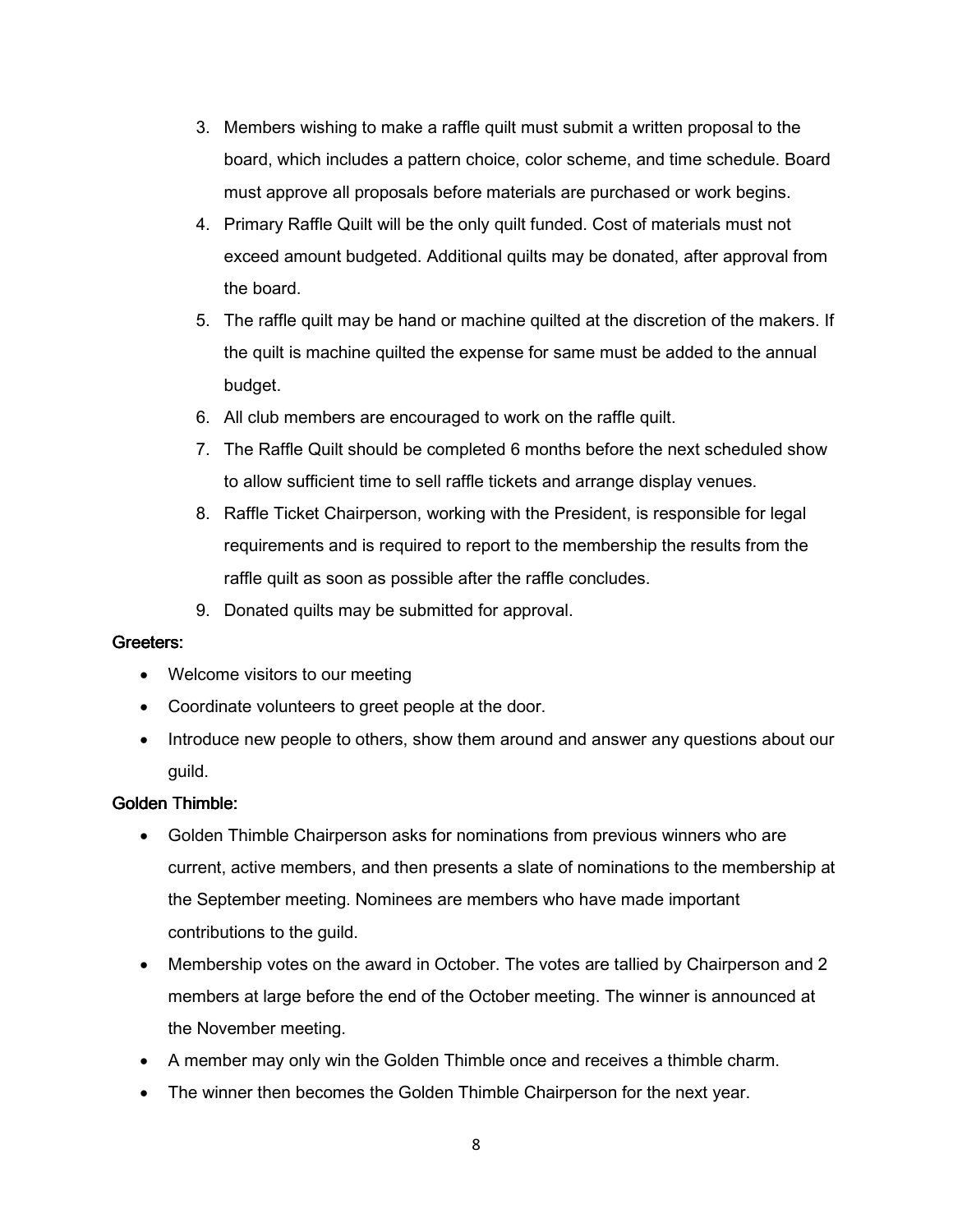## Historian:

- Historian takes photos and collects information to update membership scrapbooks and provides information to Newsletter and Web site.
- The scrapbooks are to be kept up-to-date and available for viewing by the membership.
- The Historian will contribute and assist in special events as requested by the Executive Board.

## Hospitality:

- Hospitality committee arranges for refreshments at guild meetings.
- Plan the end of year banquet.

## Librarian:

- The librarian maintains the library of books and DVD's for checkout.
- Only guild members may check out books.
- Guild members may check out up to 3 items for a period of ONE MONTH. Members who lose or damage a book or DVD will be charged for replacement.

## Membership:

- Membership chairpersons collect the dues and distribute the membership cards.
- They are responsible for keeping an up-to-date membership list and supplying information to both the Newsletter and Membership Binder Chairperson.

# Membership Binder:

- The Membership Binder Chairpersons assemble information from all sources and produce it for the binders.
- Working with the Membership Chairpersons, they distribute inserts to the members.
- As additional information is available, they make copies for the members to add to their binders.

### Newsletter:

- The Newsletter Chairperson assembles information and produces a newsletter each month- February through November. The member has the newsletter printed, and sends it to the membership.
- ALL information going into the newsletter must be submitted to both the Newsletter Chair and the President. It should be in article form; the newsletter chairperson doesn't write the information.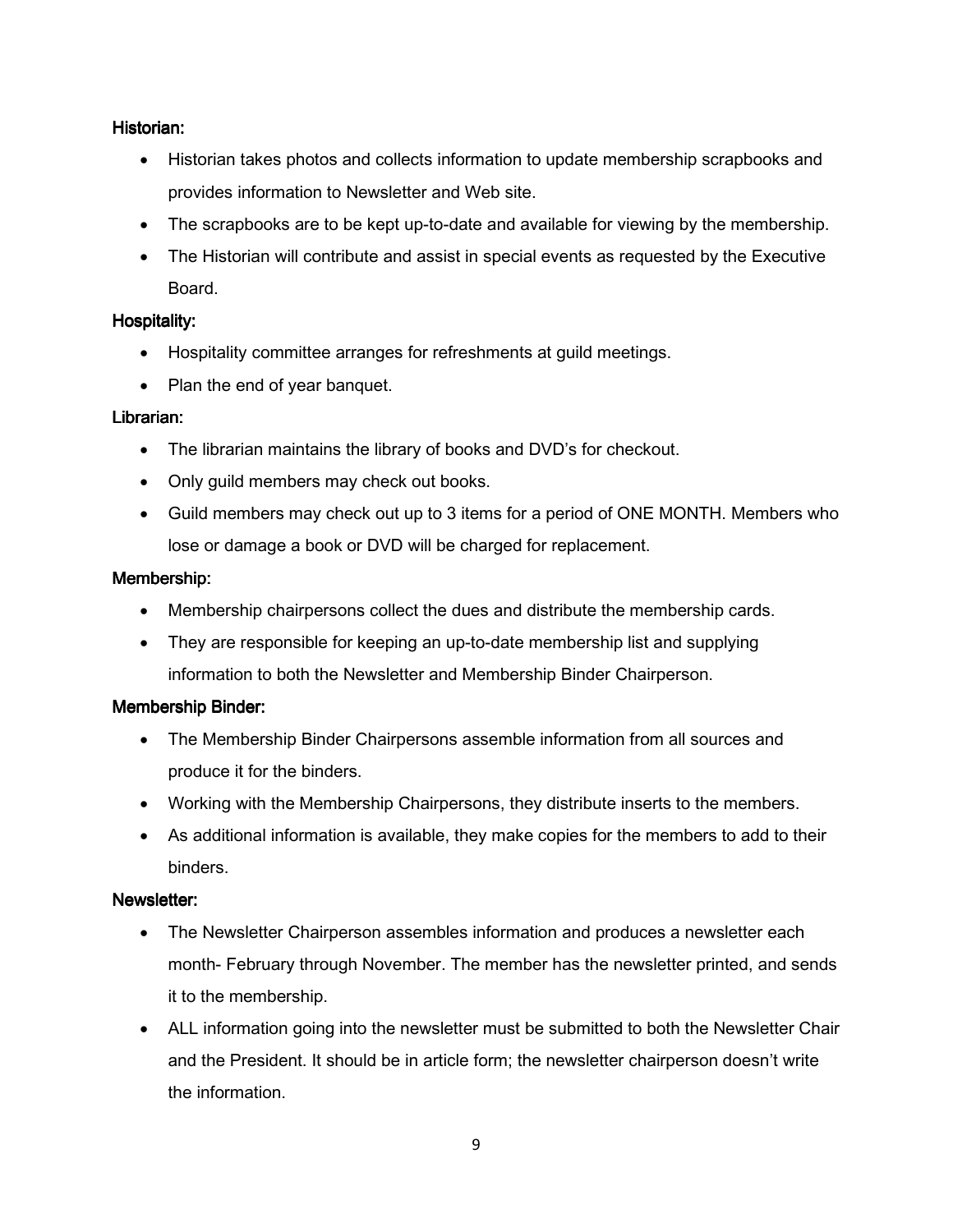• Deadline is the  $20<sup>th</sup>$  of the month.

## Policies & Procedures: & Procedures:

- Policies and Procedures were created by a sub-committee of the board and approved by the board.
- The chairperson is responsible for answering any questions about policies and initiating changes.
- Policies will be reviewed every 3 years by a committee appointed by the chairperson.

# Programs:

- Any activity that involves the general membership must have prior approval by the Executive Board, for the purpose of establishing an activity calendar for members.
- The Program Committee can work independently from the board, but the Vice-President will work with the committee and serve as a liaison between the committee and the officers.

## Quilt Show:

- Quilt Show Chairpersons are approved by the Executive Board.
- Chairpersons must keep the board informed throughout the planning process and track expenditures.
- Quilt shows take place every other year on even numbered years.
- Only members may enter their work in the quilt show. Entries are not juried, but the number of quilts accepted from each person may be restricted for space purposes. Submission details will be provided to the membership for their membership binder.
- All members are encouraged to help with the quilt show, even if they have not entered a quilt.
- Members who have quilt-related businesses have preference as vendors at the quilt show. Lottery selections will be used if there are more vendors than space available.
- The charity non-profit organization to receive the money from the silent auction must be approved by the board as suggested by the Quilt Show Chairpersons.

# Retreats:

- Retreat Chairpersons will schedule  $1 2$  weekend retreats per year. These may be local or at another destination. Day retreats may be planned in addition.
- Retreat Chairpersons will schedule and pay deposits for the next year's retreats.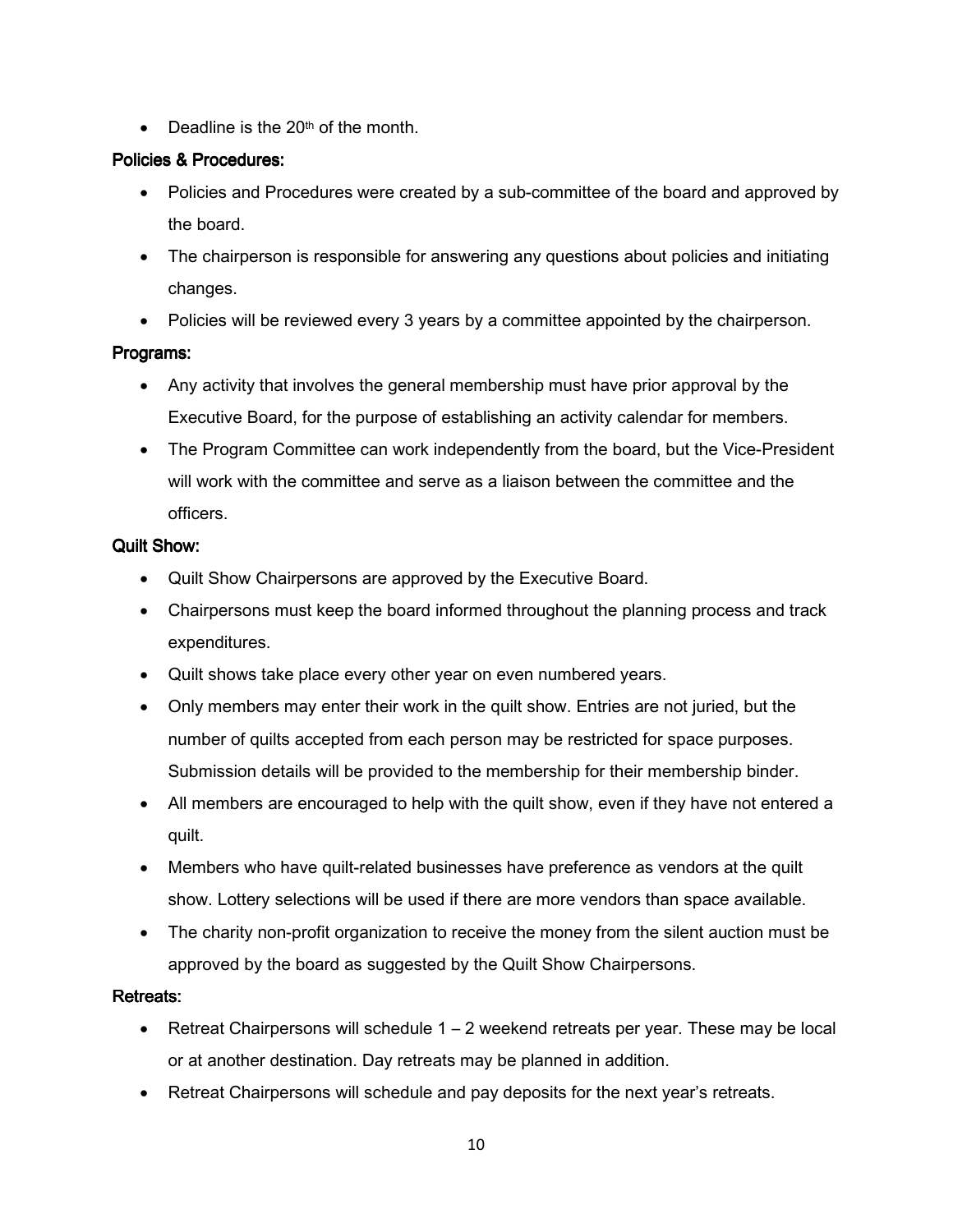• Members will receive 1<sup>st</sup> priority for a spot at the retreat; non-members are welcome as space is available.

## Sewing Day:

- Coordinate one or two sewing days each year.
- Set dates, Pick location
- Promote sewing day
- Collect fees if needed

### Sunshine and Shadow:

- Significant events in our members' lives (death, birth, wedding, etc.) will be recognized.
- Members need to notify the Sunshine and Shadow chairperson when cards need to be sent.
- Small friendship groups within the guild may wish to send an additional gift or remembrance and they are encouraged to do so, however, they can't be reimbursed from the BTCQ budget.

### Sharing Fund:

- The Sharing Fund has been set up to accept donations from members and in memorial gifts. These funds will be used to benefit a member(s) at the discretion of the board.
- Credits will be offered only as long as funds are available.
- Credits must be used in the next calendar year.

#### Speaker

- The Speaker Committee shall be trusted to make decisions on how best to spend their budgeted funds. Dedicated fund money (currently \$1,250) can ONLY be spent on retaining speakers for FUTURE years, currently 2 years ahead.
- Coordinates any self-funded workshops the speaker leads.

### Vendors:

- The Chairperson coordinates vendors for the quilt show & at guild meetings.
- Coordinates the booth fees with quilt show chairperson to help raise funds for the quilt show.